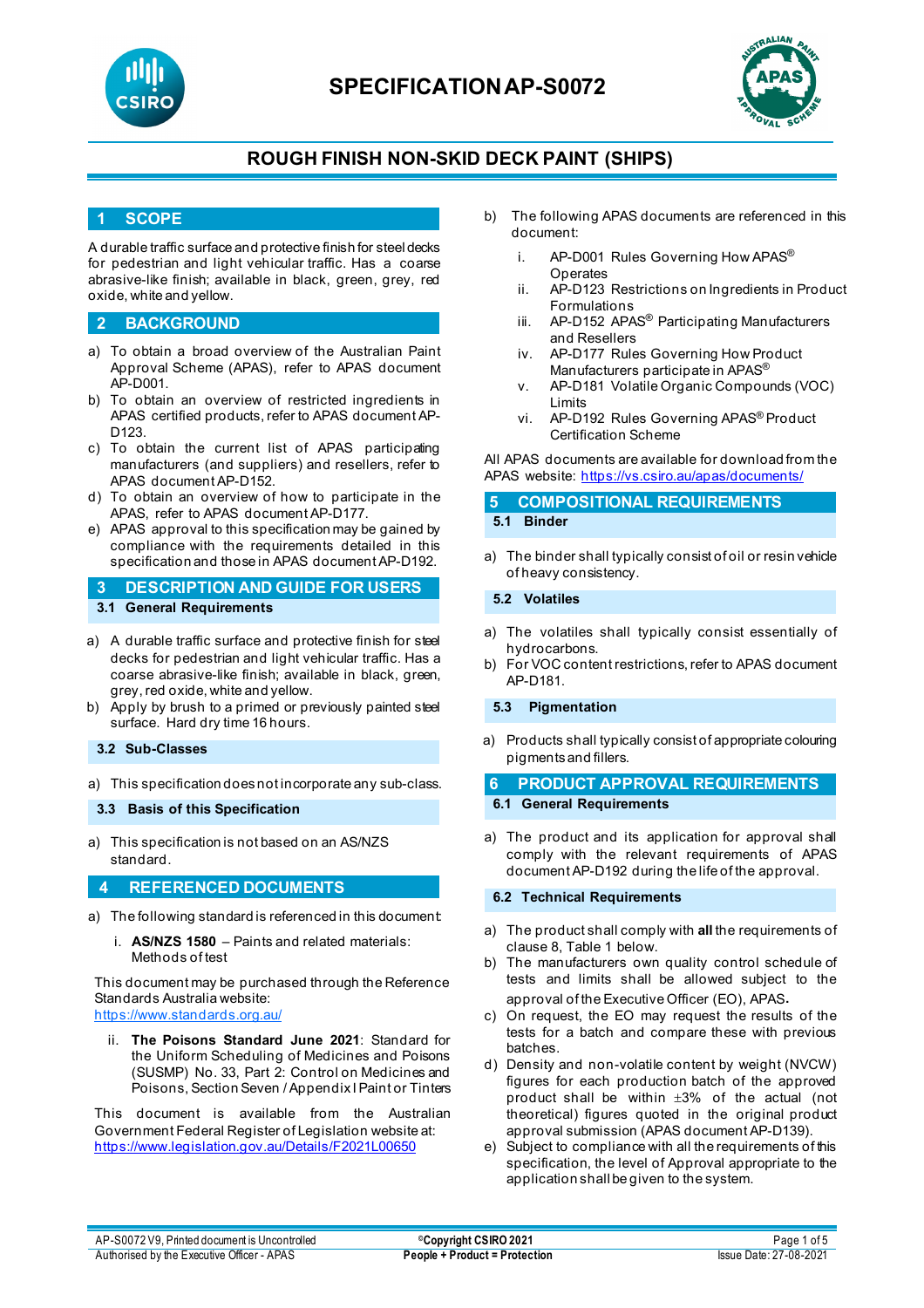



## **ROUGH FINISH NON-SKID DECK PAINT (SHIPS)**

#### **6.3 Health and Safety Requirements**

- a) Shall not be a Schedule 1, Schedule 2 or Schedule 3 paint (SUSMP).
- b) The manufacturer's Safety Data Sheet (SDS) must be studied closely prior to using the product and complied with during use of the product.
- c) Since the paint containsa hydrocarbon solvent, the wet paint is flammable and should be stored away from all sources of heat or ignition. Care should be taken to avoid contact with the skin by the use of protective clothing and barrier cream.
- d) Component containers should be resealed immediately after use and good ventilation provided during use to minimise the risk of fire or explosion and the long-term toxic effects of absorption of the vapour into the lungs. Painting should not be carried out whilst enclosed spaces are occupied, and exterior doors should be propped open as the vapours are heavier than air.
- e) Products intended for sale in Australia shall comply with all the requirements of the SUSMP. Products intended for sale in other countries shall comply with all local WHS and environmental requirements.
- f) The product shall comply with all requirements of clause 6.3 and 6.4 of APAS document AP-D192.

### **7 APPENDIX A**

#### **Test Method for Anti-skid Properties**

- a) Apply one coat of the test paint to a tinplate panel and allow to dry for 7 days.
- b) Prepare two test blocks, 50 x 100 mm of rubber and leather. The rubber shall be a vulcanised compound with a hardness range of 60-80 Durometer "A" and the leather shall be vegetable-tanned sole leather sanded smooth with O grade abrasive paper.
- c) The measurement of coefficients of friction is carried out with contact surfaces:
	- i. Dry
	- ii. Wet with 4% sodium chloride in distilled water
	- iii. Oiled with oil complying with OMD 112
- d) Apply a load of 150g uniformly over the test block and determine the force required to equal the static and dynamic frictional forces by attaching a spring balance to the block and pulling balance and block across the test panel. Note the force when the block is just on the point of moving (Static Friction) and when moving with constant velocity (Dynamic Friction).
- e) Repeat three times for each combination of surfaces.

### $\mu$  = F/R

where:  $\mu$ = coefficient of friction  $F =$  frictional force  $(N)$  $R = weight of block plus load (N)$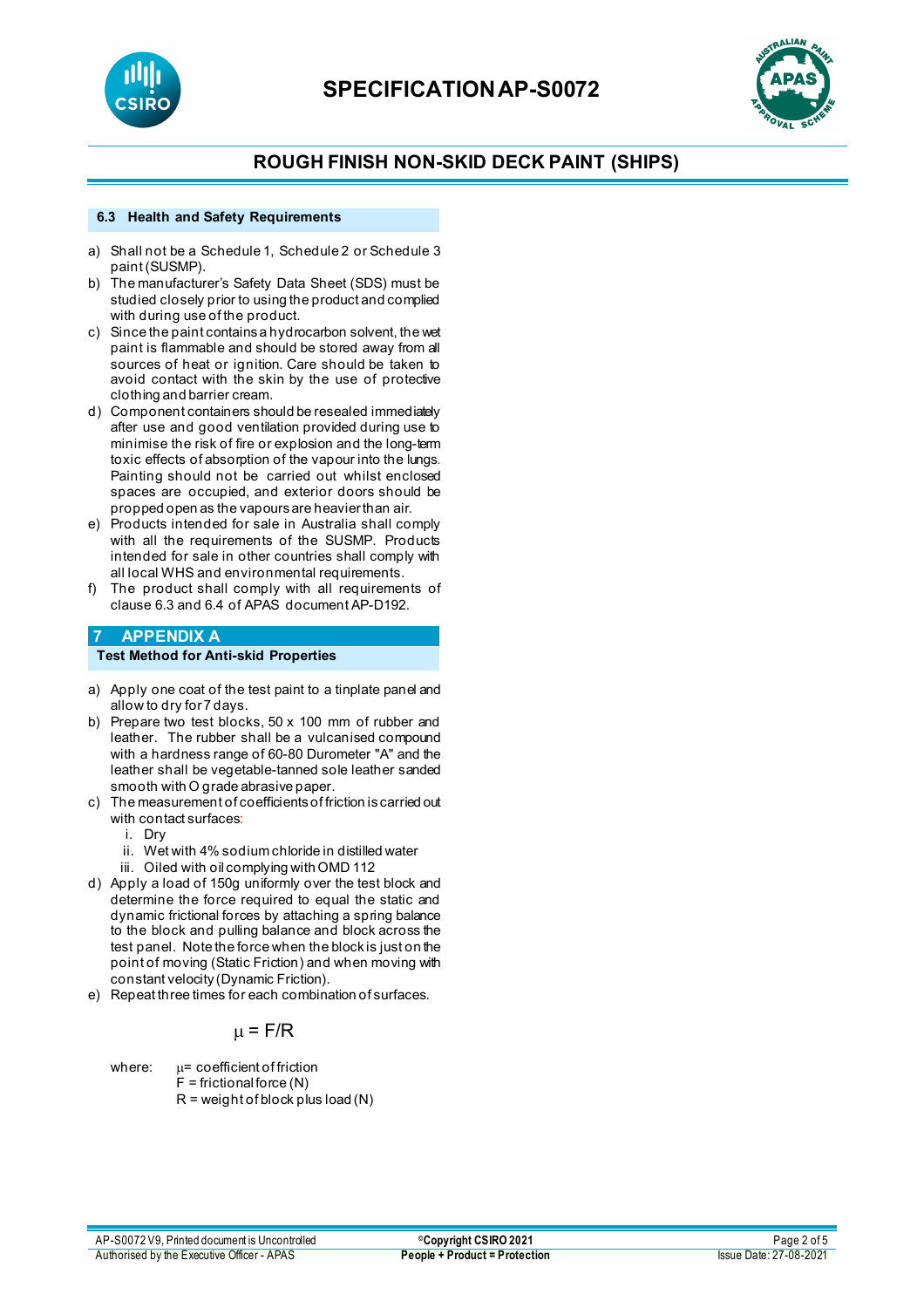



# **ROUGH FINISH NON-SKID DECK PAINT (SHIPS)**

## **8 TABLE 1: PERFORMANCE PROPERTIES**

| <b>TEST</b>                                   | <b>AS/NZS</b><br>1580<br><b>METHOD</b> | <b>REQUIREMENTS</b>                                                                                                                                                                                                                                                                                                                   |  |
|-----------------------------------------------|----------------------------------------|---------------------------------------------------------------------------------------------------------------------------------------------------------------------------------------------------------------------------------------------------------------------------------------------------------------------------------------|--|
| Preliminary Examination                       | 103.1                                  | To be readily reincorporated. Shall be free of coarse particles, gel and<br>foreign matter.                                                                                                                                                                                                                                           |  |
| Viscosity                                     | 214.X                                  | Method and result to be reported.                                                                                                                                                                                                                                                                                                     |  |
| <b>Application Properties</b><br>- Brushing   | 205.1                                  | Shall show satisfactory application properties (with a stiff bristle brush)<br>and the dry film shall have a uniform appearance and be free from<br>defects.                                                                                                                                                                          |  |
| Hard Dry Condition (Mechanical<br>Thumb Test) | 401.6                                  | Maximum 16 hours.                                                                                                                                                                                                                                                                                                                     |  |
| Colour - Visual Comparison                    | 601.1                                  | To be an approximate match.                                                                                                                                                                                                                                                                                                           |  |
| Finish                                        | 603.1                                  | Shall have a uniform colour and an appearance similar to Grade 60<br>emery paper.                                                                                                                                                                                                                                                     |  |
| Durability                                    | 457.1                                  | Mild steel panel with one coat of primer to APAS specification 0032 or<br>APAS 0162 plus one coat of test paint shall show no integrity failure<br>after 12 months.<br>The following additional ratings shall apply:<br>Degree of discolouration<br>$\leq$ 2<br>Degree of chalking<br>$\leq$ 2<br>Degree of colour change<br>$\leq$ 2 |  |
| Anti-skid Properties                          | Clause 7,<br>AppendixA                 | Coefficient of friction values $\geq$ than those stated in clause 9, Table 2.                                                                                                                                                                                                                                                         |  |
| <b>Wearing Properties</b>                     |                                        | A practical test shall be made of the paint on steel decking or flooring<br>subject to foot and vehicular traffic duration at least six weeks.                                                                                                                                                                                        |  |
| Reincorporation after Storage                 | 211.2                                  | To comply with all the preceding requirements after 18 months<br>storage at ambient temperature.                                                                                                                                                                                                                                      |  |
| Degree of Settling                            | 211.2                                  | Settling shall not fall below 6.                                                                                                                                                                                                                                                                                                      |  |
| <b>VOC Content</b>                            | <b>APAS</b><br>AP-D181                 | Refer to APAS document AP-D181 for method and limits.<br>If the APAS specification is not listed on AP-D181, a declaration of<br>VOC content is still required.                                                                                                                                                                       |  |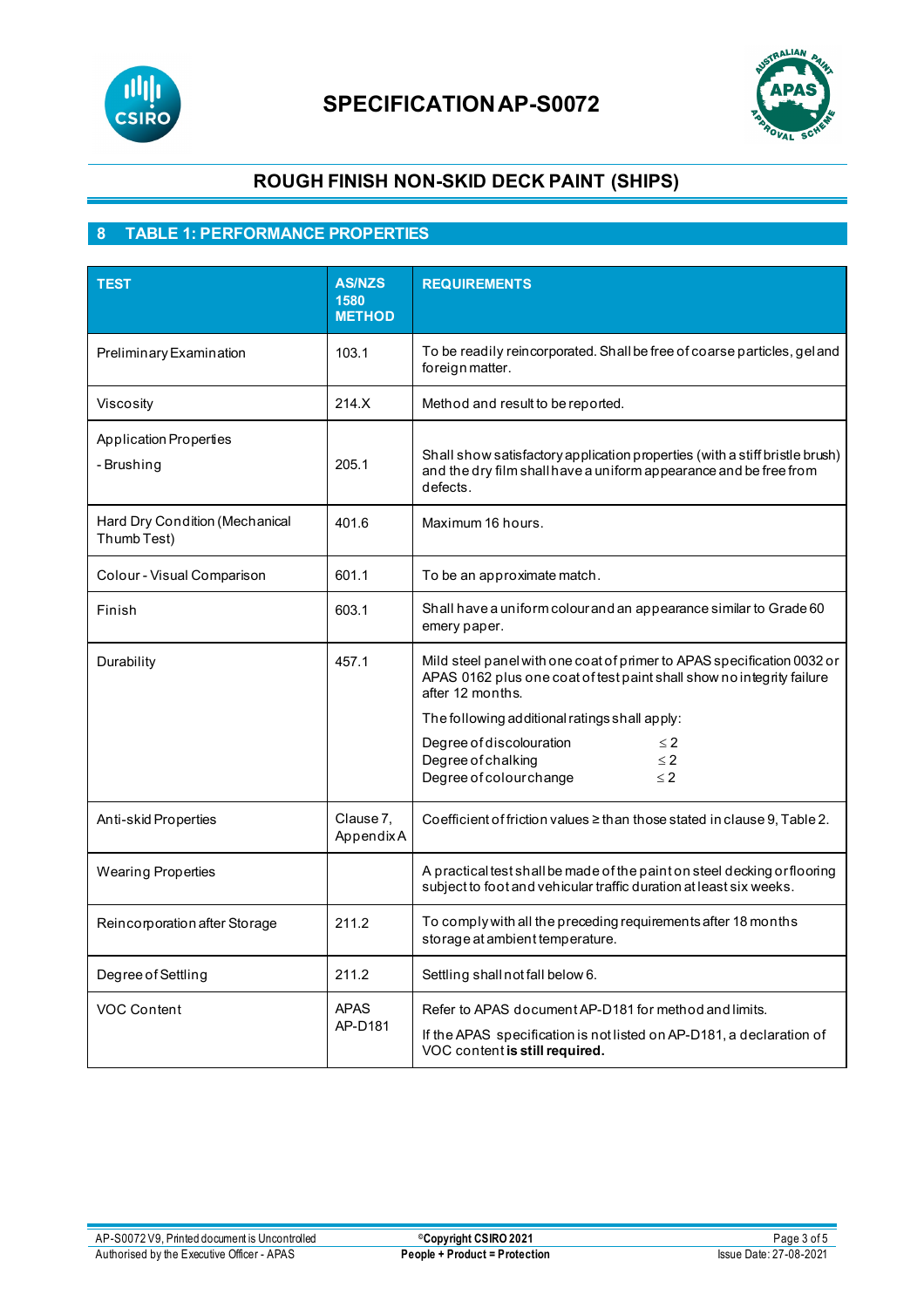



# **ROUGH FINISH NON-SKID DECK PAINT (SHIPS)**

## **9 TABLE 2: COEFFICIENTS OF FRICTION**

| <b>Coefficient of Static Friction</b> |      |      | <b>Coefficient of Sliding Friction</b> |      |      |                          |
|---------------------------------------|------|------|----------------------------------------|------|------|--------------------------|
| <b>Condition</b>                      |      |      | <b>Condition</b>                       |      |      |                          |
|                                       | Dry  | Wet  | Oily                                   | Dry  | Wet  | Oily                     |
| ∟eather                               | 0.75 | 0.75 | $\overline{\phantom{0}}$               | 0.50 | 0.50 | $\overline{\phantom{0}}$ |
| Rubber                                | 1.00 | 0.90 | 0.70                                   | 0.80 | 0.80 | 0.40                     |